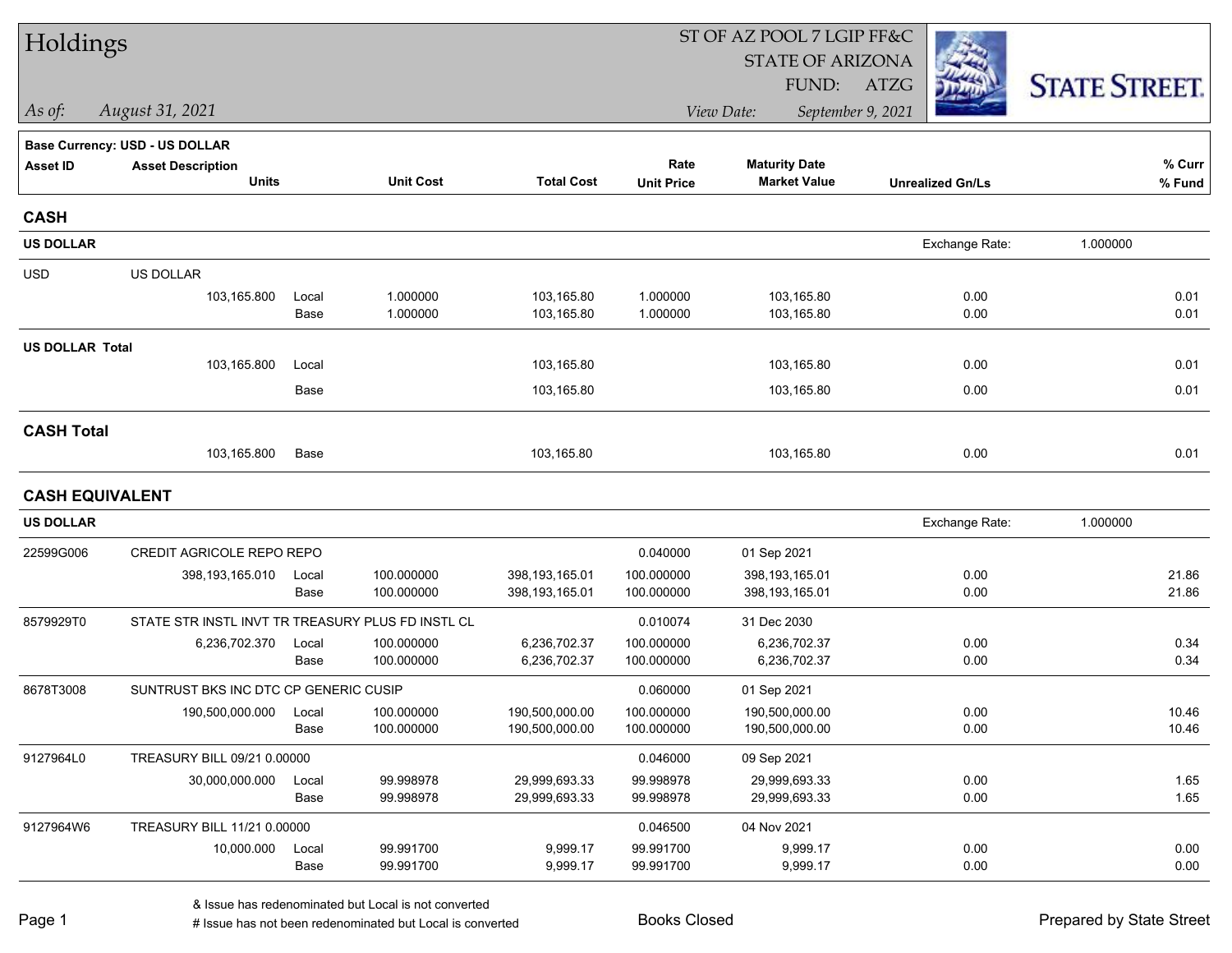| Holdings        |                                          |                            |                          |                                |                           | ST OF AZ POOL 7 LGIP FF&C                   |                         |                      |
|-----------------|------------------------------------------|----------------------------|--------------------------|--------------------------------|---------------------------|---------------------------------------------|-------------------------|----------------------|
|                 |                                          |                            |                          |                                |                           | <b>STATE OF ARIZONA</b><br>FUND:            | ATZG                    | <b>STATE STREET.</b> |
| As of:          | August 31, 2021                          |                            |                          |                                |                           | View Date:                                  | September 9, 2021       |                      |
|                 | Base Currency: USD - US DOLLAR           |                            |                          |                                |                           |                                             |                         |                      |
| <b>Asset ID</b> | <b>Asset Description</b><br><b>Units</b> |                            | <b>Unit Cost</b>         | <b>Total Cost</b>              | Rate<br><b>Unit Price</b> | <b>Maturity Date</b><br><b>Market Value</b> | <b>Unrealized Gn/Ls</b> | % Curr<br>% Fund     |
| 912796D30       | TREASURY BILL 02/22 0.00000              |                            |                          |                                | 0.065000                  | 24 Feb 2022                                 |                         |                      |
|                 | 10,000,000.000                           | Local<br>Base              | 99.968222<br>99.968222   | 9,996,822.22<br>9,996,822.22   | 99.968222<br>99.968222    | 9,996,822.22<br>9,996,822.22                | 0.00<br>0.00            | 0.55<br>0.55         |
| 912796F61       | TREASURY BILL 09/21 0.00000              |                            |                          |                                | 0.045400                  | 30 Sep 2021                                 |                         |                      |
|                 | 20,000,000.000                           | Local<br>Base              | 99.996343<br>99.996343   | 19,999,268.56<br>19,999,268.56 | 99.996343<br>99.996343    | 19,999,268.56<br>19,999,268.56              | 0.00<br>0.00            | 1.10<br>1.10         |
| 912796G60       | TREASURY BILL 10/21 0.00000              |                            |                          |                                | 0.046000                  | 21 Oct 2021                                 |                         |                      |
|                 | 10,000,000.000                           | Local<br>Base              | 99.993611<br>99.993611   | 9,999,361.11<br>9,999,361.11   | 99.993611<br>99.993611    | 9,999,361.11<br>9,999,361.11                | 0.00<br>0.00            | 0.55<br>0.55         |
| 912796K57       | TREASURY BILL 07/22 0.00000              |                            |                          |                                | 0.072500                  | 14 Jul 2022                                 |                         |                      |
|                 | 10,000,000.000                           | Local<br>Base              | 99.936361<br>99.936361   | 9,993,636.11<br>9,993,636.11   | 99.936361<br>99.936361    | 9,993,636.11<br>9,993,636.11                | 0.00<br>0.00            | 0.55<br>0.55         |
| 926NKW009       | AMHERST PIERPONT 04/15 VAR               |                            |                          |                                | 0.050000                  | 01 Sep 2021                                 |                         |                      |
|                 | 40,000,000.000                           | Local<br>Base              | 100.000000<br>100.000000 | 40,000,000.00<br>40,000,000.00 | 100.000000<br>100.000000  | 40,000,000.00<br>40,000,000.00              | 0.00<br>0.00            | 2.20<br>2.20         |
| 926NKW009       |                                          | AMHERST PIERPONT 04/15 VAR |                          |                                | 0.050000                  | 09 Sep 2021                                 |                         |                      |
|                 | 40,000,000.000                           | Local<br>Base              | 100.000000<br>100.000000 | 40,000,000.00<br>40,000,000.00 | 100.000000<br>100.000000  | 40,000,000.00<br>40,000,000.00              | 0.00<br>0.00            | 2.20<br>2.20         |
| 926NKW009       | AMHERST PIERPONT 04/15 VAR               |                            |                          |                                | 0.050000                  | 13 Sep 2021                                 |                         |                      |
|                 | 50,000,000.000                           | Local<br>Base              | 100.000000<br>100.000000 | 50,000,000.00<br>50,000,000.00 | 100.000000<br>100.000000  | 50,000,000.00<br>50,000,000.00              | 0.00<br>0.00            | 2.75<br>2.75         |
| 935MUR901       | <b>WESTERN ALLIANCE BANK</b>             |                            |                          |                                | 0.250000                  | 31 Mar 2022                                 |                         |                      |
|                 | 5,001,869.090                            | Local<br>Base              | 100.000000<br>100.000000 | 5,001,869.09<br>5,001,869.09   | 100.000000<br>100.000000  | 5,001,869.09<br>5,001,869.09                | 0.00<br>0.00            | 0.27<br>0.27         |
| 942PVK008       | WAM AZ 1 WAM AZR 1                       |                            |                          |                                | 0.250000                  | 14 Apr 2022                                 |                         |                      |
|                 | 5,000,000.000                            | Local<br>Base              | 100.000000<br>100.000000 | 5,000,000.00<br>5,000,000.00   | 100.000000<br>100.000000  | 5,000,000.00<br>5,000,000.00                | 0.00<br>0.00            | 0.27<br>0.27         |
| 942PVKII0       | WAM AZ 2 WAM AZR 2                       |                            |                          |                                | 0.250000                  | 21 Apr 2022                                 |                         |                      |
|                 | 5,000,000.000                            | Local<br>Base              | 100.000000<br>100.000000 | 5,000,000.00<br>5,000,000.00   | 100.000000<br>100.000000  | 5,000,000.00<br>5,000,000.00                | 0.00<br>0.00            | 0.27<br>0.27         |

 $\overline{\phantom{a}}$ 

 $\overline{\phantom{0}}$ 

 $\overline{\phantom{a}}$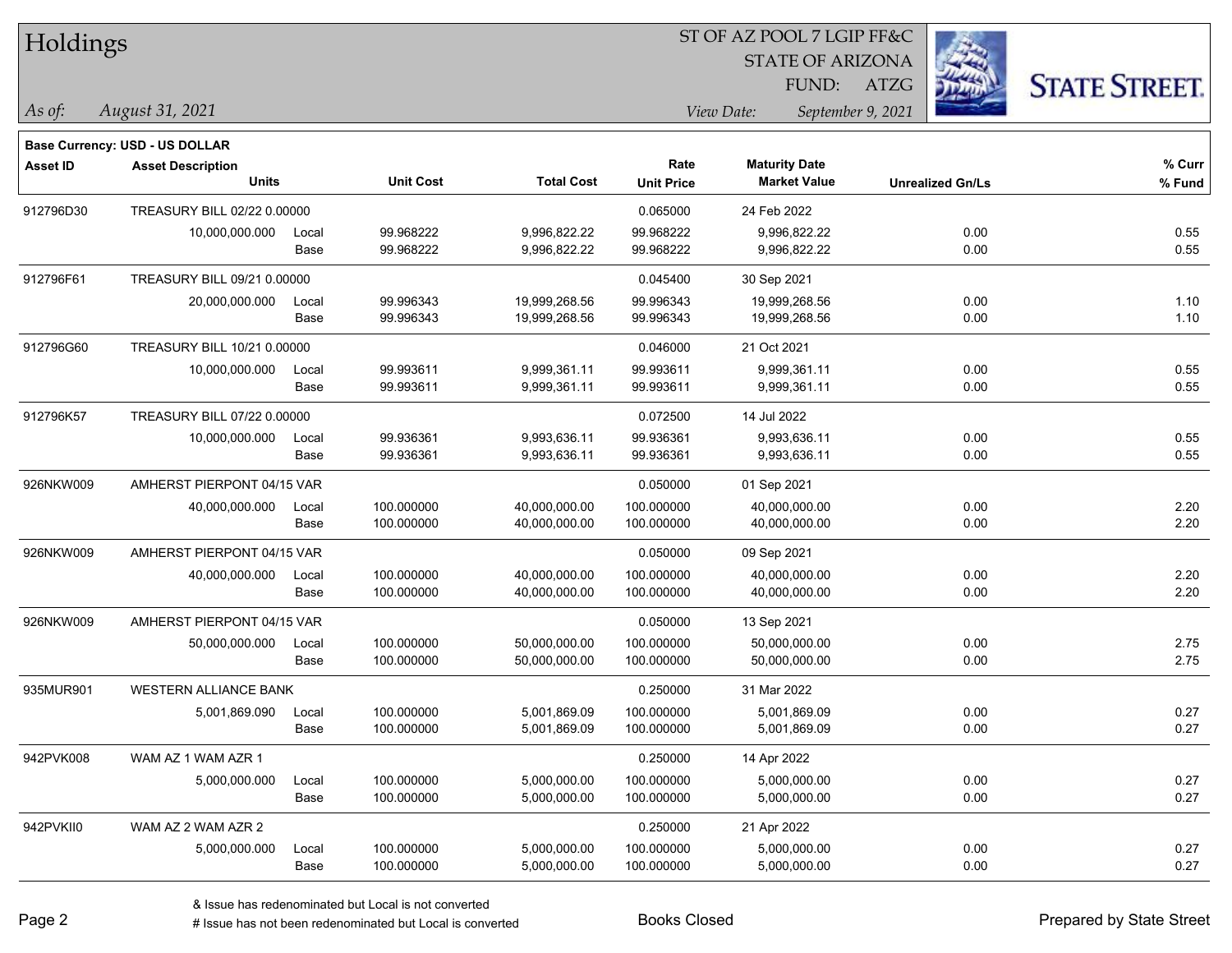| Holdings               |                                                |       |                  |                   |                   | 51 OF AZ POOL 7 LGIP FF&C |                         |                      |
|------------------------|------------------------------------------------|-------|------------------|-------------------|-------------------|---------------------------|-------------------------|----------------------|
|                        |                                                |       |                  |                   |                   | <b>STATE OF ARIZONA</b>   | <b>REA</b>              |                      |
|                        |                                                |       |                  |                   |                   | FUND:                     | ATZG                    | <b>STATE STREET.</b> |
| As of:                 | August 31, 2021                                |       |                  |                   |                   | View Date:                | September 9, 2021       |                      |
|                        | <b>Base Currency: USD - US DOLLAR</b>          |       |                  |                   |                   |                           |                         |                      |
| Asset ID               | <b>Asset Description</b>                       |       |                  |                   | Rate              | <b>Maturity Date</b>      |                         | % Curr               |
|                        | <b>Units</b>                                   |       | <b>Unit Cost</b> | <b>Total Cost</b> | <b>Unit Price</b> | <b>Market Value</b>       | <b>Unrealized Gn/Ls</b> | $%$ Fund             |
| 942PVL006              | WAM AZ 4 WAM AZR 4                             |       |                  |                   | 0.200000          | 01 Sep 2021               |                         |                      |
|                        | 38,015,200.400                                 | Local | 100.000000       | 38,015,200.40     | 100.000000        | 38,015,200.40             | 0.00                    | 2.09                 |
|                        |                                                | Base  | 100.000000       | 38,015,200.40     | 100.000000        | 38,015,200.40             | 0.00                    | 2.09                 |
| 957638109              | WESTERN ALLIANCE BANCORP COMMON STOCK USD.0001 |       |                  |                   | 0.250000          | 16 Dec 2021               |                         |                      |
|                        | 5,000,000.000                                  | Local | 100.000000       | 5,000,000.00      | 100.000000        | 5,000,000.00              | 0.00                    | 0.27                 |
|                        |                                                | Base  | 100.000000       | 5,000,000.00      | 100.000000        | 5,000,000.00              | 0.00                    | 0.27                 |
| 95763A914              | <b>WESTERN ALLIANCE BANCORP PP</b>             |       |                  |                   | 0.250000          | 23 Jun 2022               |                         |                      |
|                        | 5,004,983.720                                  | Local | 100.000000       | 5,004,983.72      | 100.000000        | 5,004,983.72              | 0.00                    | 0.27                 |
|                        |                                                | Base  | 100.000000       | 5,004,983.72      | 100.000000        | 5,004,983.72              | 0.00                    | 0.27                 |
| 979RFJ001              | ALLIANCE BANK OF ARIZONA MONEY                 |       |                  |                   | 0.050000          | 01 Sep 2021               |                         |                      |
|                        | 3,084.450                                      | Local | 100.000000       | 3,084.45          | 100.000000        | 3,084.45                  | 0.00                    | 0.00                 |
|                        |                                                | Base  | 100.000000       | 3,084.45          | 100.000000        | 3,084.45                  | 0.00                    | 0.00                 |
| 993YHF905              | WAM CORE PLS SSBT SEC ID IGTF2380002           |       |                  |                   | 0.250000          | 07 Apr 2022               |                         |                      |
|                        | 10,000,000.000                                 | Local | 100.000000       | 10,000,000.00     | 100.000000        | 10,000,000.00             | 0.00                    | 0.55                 |
|                        |                                                | Base  | 100.000000       | 10,000,000.00     | 100.000000        | 10,000,000.00             | 0.00                    | 0.55                 |
| <b>US DOLLAR Total</b> |                                                |       |                  |                   |                   |                           |                         |                      |
|                        | 877,965,005.040                                | Local |                  | 877,953,785.54    |                   | 877,953,785.54            | 0.00                    | 48.21                |
|                        |                                                | Base  |                  | 877,953,785.54    |                   | 877,953,785.54            | 0.00                    | 48.21                |
|                        | <b>CASH EQUIVALENT Total</b>                   |       |                  |                   |                   |                           |                         |                      |
|                        | 877,965,005.040                                | Base  |                  | 877,953,785.54    |                   | 877,953,785.54            | 0.00                    | 48.21                |
| <b>FIXED INCOME</b>    |                                                |       |                  |                   |                   |                           |                         |                      |
| <b>US DOLLAR</b>       |                                                |       |                  |                   |                   |                           | Exchange Rate:          | 1.000000             |
| 9127964L0              | TREASURY BILL 09/21 0.00000                    |       |                  |                   |                   | 09 Sep 2021               |                         |                      |
|                        | 20,000,000.000                                 | Local | 99.999433        | 19,999,886.66     | 99.999167         | 19,999,833.40             | $-53.26$                | 1.10                 |
|                        |                                                | Base  | 99.999433        | 19,999,886.66     | 99.999167         | 19,999,833.40             | $-53.26$                | 1.10                 |
| 9127964W6              | TREASURY BILL 11/21 0.00000                    |       |                  |                   | 0.010000          | 04 Nov 2021               |                         |                      |
|                        | 20,000,000.000                                 | Local | 99.988156        | 19,997,631.16     | 99.991556         | 19,998,311.20             | 680.04                  | 1.10                 |
|                        |                                                | Base  | 99.988156        | 19,997,631.16     | 99.991556         | 19,998,311.20             | 680.04                  | 1.10                 |
|                        |                                                |       |                  |                   |                   |                           |                         |                      |

 $\overline{S}$   $\overline{S}$   $\overline{S}$   $\overline{S}$   $\overline{S}$   $\overline{S}$   $\overline{S}$   $\overline{S}$   $\overline{S}$   $\overline{S}$   $\overline{S}$   $\overline{S}$   $\overline{S}$   $\overline{S}$   $\overline{S}$   $\overline{S}$   $\overline{S}$   $\overline{S}$   $\overline{S}$   $\overline{S}$   $\overline{S}$   $\overline{S}$   $\overline{S}$   $\overline{S}$   $\overline{$ 

# Issue has not been redenominated but Local is converted Books Closed Prepared by State Street

٦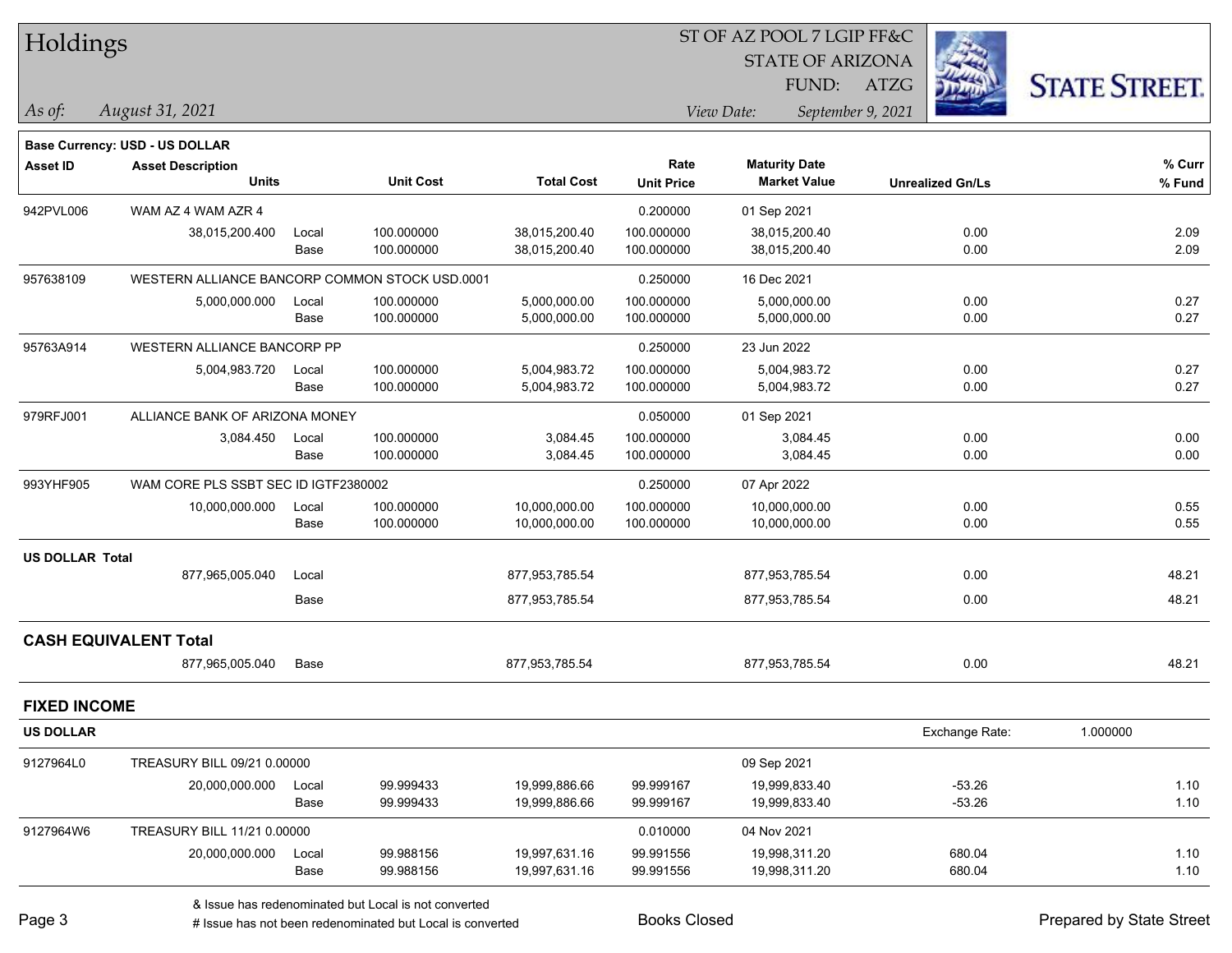| Holdings        |                                |       |                  |                   |                   | ST OF AZ POOL 7 LGIP FF&C       |                         |                      |
|-----------------|--------------------------------|-------|------------------|-------------------|-------------------|---------------------------------|-------------------------|----------------------|
|                 |                                |       |                  |                   |                   | <b>STATE OF ARIZONA</b>         |                         |                      |
|                 |                                |       |                  |                   |                   | FUND:                           | <b>ATZG</b>             | <b>STATE STREET.</b> |
| As of:          | August 31, 2021                |       |                  |                   |                   | View Date:<br>September 9, 2021 |                         |                      |
|                 | Base Currency: USD - US DOLLAR |       |                  |                   |                   |                                 |                         |                      |
| <b>Asset ID</b> | <b>Asset Description</b>       |       |                  |                   | Rate              | <b>Maturity Date</b>            |                         | % Curr               |
|                 | <b>Units</b>                   |       | <b>Unit Cost</b> | <b>Total Cost</b> | <b>Unit Price</b> | <b>Market Value</b>             | <b>Unrealized Gn/Ls</b> | % Fund               |
| 9127965G0       | TREASURY BILL 12/21 0.00000    |       |                  |                   | 0.010000          | 02 Dec 2021                     |                         |                      |
|                 | 20,000,000.000                 | Local | 99.980859        | 19,996,171.78     | 99.988457         | 19,997,691.40                   | 1,519.62                | 1.10                 |
|                 |                                | Base  | 99.980859        | 19,996,171.78     | 99.988457         | 19,997,691.40                   | 1,519.62                | 1.10                 |
| 912796A90       | TREASURY BILL 12/21 0.00000    |       |                  |                   | 0.010000          | 30 Dec 2021                     |                         |                      |
|                 | 13,000,000.000                 | Local | 99.964038        | 12,995,325.00     | 99.983333         | 12,997,833.29                   | 2,508.29                | 0.71                 |
|                 |                                | Base  | 99.964038        | 12,995,325.00     | 99.983333         | 12,997,833.29                   | 2,508.29                | 0.71                 |
| 912796C31       | TREASURY BILL 01/22 0.00000    |       |                  |                   | 0.010000          | 27 Jan 2022                     |                         |                      |
|                 | 10,000,000.000                 | Local | 99.959917        | 9,995,991.68      | 99.982528         | 9,998,252.80                    | 2,261.12                | 0.55                 |
|                 |                                | Base  | 99.959917        | 9,995,991.68      | 99.982528         | 9,998,252.80                    | 2,261.12                | 0.55                 |
| 912796D63       | TREASURY BILL 09/21 0.00000    |       |                  |                   |                   | 02 Sep 2021                     |                         |                      |
|                 | 20,000,000.000                 | Local | 99.999952        | 19,999,990.44     | 99.999917         | 19,999,983.40                   | $-7.04$                 | 1.10                 |
|                 |                                | Base  | 99.999952        | 19,999,990.44     | 99.999917         | 19,999,983.40                   | $-7.04$                 | 1.10                 |
| 912796F38       | TREASURY BILL 03/22 0.00000    |       |                  |                   | 0.010000          | 24 Mar 2022                     |                         |                      |
|                 | 10,000,000.000                 | Local | 99.958916        | 9,995,891.64      | 99.977333         | 9,997,733.30                    | 1,841.66                | 0.55                 |
|                 |                                | Base  | 99.958916        | 9,995,891.64      | 99.977333         | 9,997,733.30                    | 1,841.66                | 0.55                 |
| 912796F46       | TREASURY BILL 09/21 0.00000    |       |                  |                   | 0.010000          | 16 Sep 2021                     |                         |                      |
|                 | 30,000,000.000                 | Local | 99.998928        | 29,999,678.34     | 99.998750         | 29,999,625.00                   | $-53.34$                | 1.65                 |
|                 |                                | Base  | 99.998928        | 29,999,678.34     | 99.998750         | 29,999,625.00                   | $-53.34$                | 1.65                 |
| 912796F53       | TREASURY BILL 09/21 0.00000    |       |                  |                   | 0.010000          | 23 Sep 2021                     |                         |                      |
|                 | 30,000,000.000                 | Local | 99.997340        | 29,999,201.89     | 99.997708         | 29,999,312.40                   | 110.51                  | 1.65                 |
|                 |                                | Base  | 99.997340        | 29,999,201.89     | 99.997708         | 29,999,312.40                   | 110.51                  | 1.65                 |
| 912796F61       | TREASURY BILL 09/21 0.00000    |       |                  |                   | 0.010000          | 30 Sep 2021                     |                         |                      |
|                 | 10,000,000.000                 | Local | 99.996617        | 9,999,661.67      | 99.996959         | 9,999,695.90                    | 34.23                   | 0.55                 |
|                 |                                | Base  | 99.996617        | 9,999,661.67      | 99.996959         | 9,999,695.90                    | 34.23                   | 0.55                 |
| 912796G78       | TREASURY BILL 10/21 0.00000    |       |                  |                   | 0.010000          | 28 Oct 2021                     |                         |                      |
|                 | 20,000,000.000                 | Local | 99.992717        | 19,998,543.31     | 99.991292         | 19,998,258.40                   | $-284.91$               | 1.10                 |
|                 |                                | Base  | 99.992717        | 19,998,543.31     | 99.991292         | 19,998,258.40                   | $-284.91$               | 1.10                 |
| 912796H28       | TREASURY BILL 06/21 0.00000    |       |                  |                   |                   | 22 Jun 2021                     |                         |                      |
|                 | 0.000                          | Local | 0.000000         | $-0.04$           | 0.000000          | 0.00                            | 0.04                    | 0.00                 |
|                 |                                | Base  | 0.000000         | $-0.04$           | 0.000000          | 0.00                            | 0.04                    | 0.00                 |

 $\overline{\phantom{0}}$ 

 $\overline{\phantom{a}}$ 

 $\overline{\phantom{0}}$ 

 $\overline{\phantom{a}}$ 

 $\overline{\phantom{a}}$ 

 $\overline{\phantom{0}}$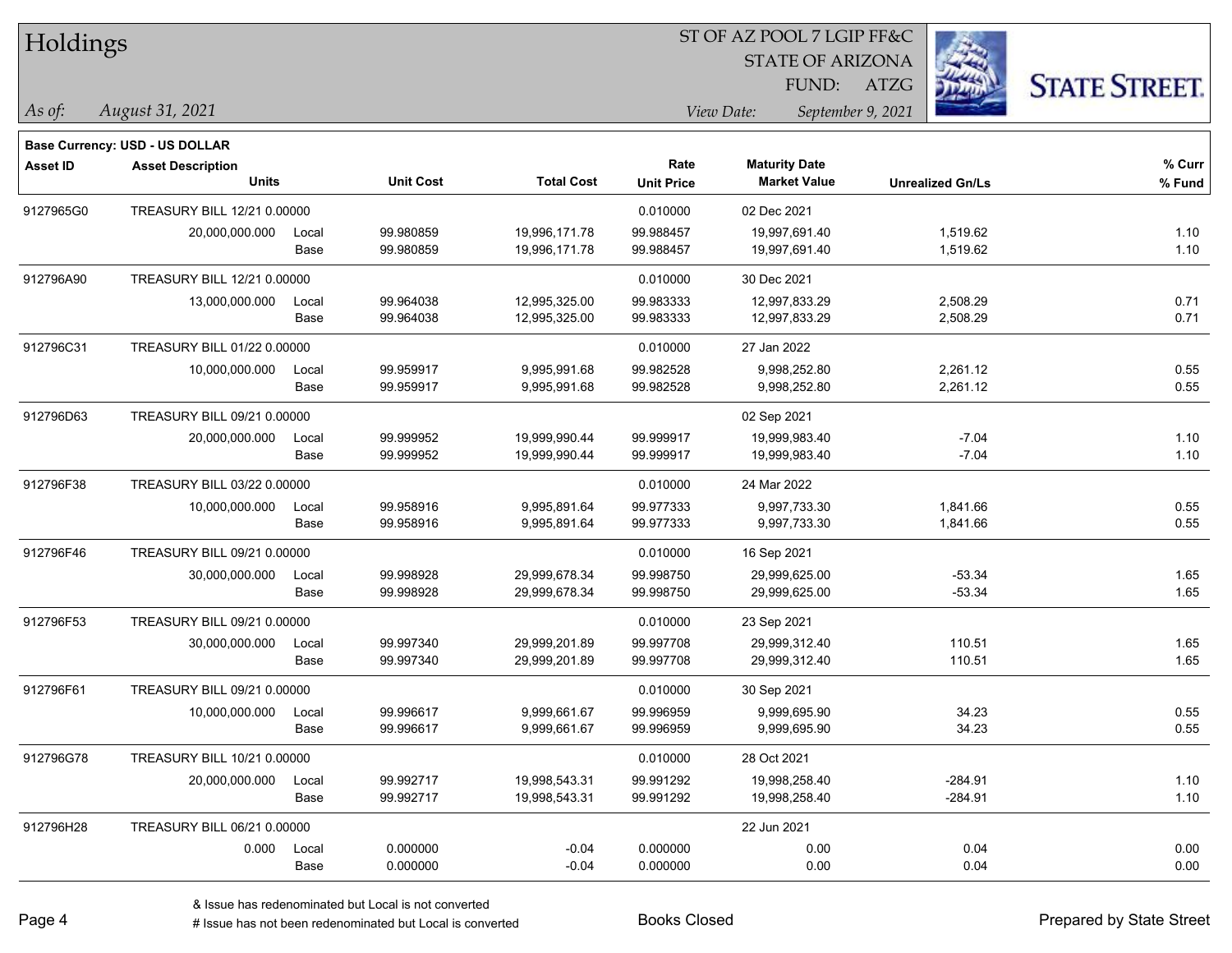| Holdings        |                                          |               |                        |                                |                           | ST OF AZ POOL 7 LGIP FF&C<br><b>STATE OF ARIZONA</b><br>FUND: | <b>STATE STREET.</b>    |                  |
|-----------------|------------------------------------------|---------------|------------------------|--------------------------------|---------------------------|---------------------------------------------------------------|-------------------------|------------------|
| $\vert$ As of:  | August 31, 2021                          |               |                        |                                |                           | View Date:                                                    | September 9, 2021       |                  |
|                 | <b>Base Currency: USD - US DOLLAR</b>    |               |                        |                                |                           |                                                               |                         |                  |
| <b>Asset ID</b> | <b>Asset Description</b><br><b>Units</b> |               | <b>Unit Cost</b>       | <b>Total Cost</b>              | Rate<br><b>Unit Price</b> | <b>Maturity Date</b><br><b>Market Value</b>                   | <b>Unrealized Gn/Ls</b> | % Curr<br>% Fund |
| 912796H36       | TREASURY BILL 06/21 0.00000              |               |                        |                                | 0.010000                  | 29 Jun 2021                                                   |                         |                  |
|                 | 0.000                                    | Local<br>Base | 0.000000<br>0.000000   | $-0.04$<br>$-0.04$             | 0.000000<br>0.000000      | 0.00<br>0.00                                                  | 0.04<br>0.04            | 0.00<br>0.00     |
| 912796H51       | TREASURY BILL 11/21 0.00000              |               |                        |                                | 0.010000                  | 12 Nov 2021                                                   |                         |                  |
|                 | 30,000,000.000                           | Local<br>Base | 99.989966<br>99.989966 | 29,996,989.94<br>29,996,989.94 | 99.989500<br>99.989500    | 29,996,850.00<br>29,996,850.00                                | $-139.94$<br>$-139.94$  | 1.65<br>1.65     |
| 912796H77       | TREASURY BILL 11/21 0.00000              |               |                        |                                |                           | 26 Nov 2021                                                   |                         |                  |
|                 | 20,000,000.000                           | Local<br>Base | 99.986646<br>99.986646 | 19,997,329.14<br>19,997,329.14 | 99.988454<br>99.988454    | 19,997,690.80<br>19,997,690.80                                | 361.66<br>361.66        | 1.10<br>1.10     |
| 912796J26       | TREASURY BILL 07/21 0.00000              |               |                        |                                | 0.010000                  | 20 Jul 2021                                                   |                         |                  |
|                 | 0.000                                    | Local<br>Base | 0.000000<br>0.000000   | $-0.06$<br>$-0.06$             | 0.000000<br>0.000000      | 0.00<br>0.00                                                  | 0.06<br>0.06            | 0.00<br>0.00     |
| 912796J34       | TREASURY BILL 07/21 0.00000              |               |                        |                                | 0.010000                  | 27 Jul 2021                                                   |                         |                  |
|                 | 0.000                                    | Local<br>Base | 0.000000<br>0.000000   | $-0.02$<br>$-0.02$             | 0.000000<br>0.000000      | 0.00<br>0.00                                                  | 0.02<br>0.02            | 0.00<br>0.00     |
| 912796K32       | TREASURY BILL 08/21 0.00000              |               |                        |                                | 0.010000                  | 24 Aug 2021                                                   |                         |                  |
|                 | 0.000                                    | Local<br>Base | 0.000000<br>0.000000   | $-0.03$<br>$-0.03$             | 0.000000<br>0.000000      | 0.00<br>0.00                                                  | 0.03<br>0.03            | 0.00<br>0.00     |
| 912796L23       | TREASURY BILL 09/21 0.00000              |               |                        |                                | 0.010000                  | 07 Sep 2021                                                   |                         |                  |
|                 | 70,000,000.000                           | Local<br>Base | 99.999232<br>99.999232 | 69,999,462.50<br>69,999,462.50 | 99.999496<br>99.999496    | 69,999,647.20<br>69,999,647.20                                | 184.70<br>184.70        | 3.84<br>3.84     |
| 912796L31       | TREASURY BILL 09/21 0.00000              |               |                        |                                | 0.010000                  | 14 Sep 2021                                                   |                         |                  |
|                 | 70,000,000.000                           | Local<br>Base | 99.998319<br>99.998319 | 69.998.823.46<br>69,998,823.46 | 99.998826<br>99.998826    | 69,999,178.20<br>69,999,178.20                                | 354.74<br>354.74        | 3.84<br>3.84     |
| 912796L49       | TREASURY BILL 09/21 0.00000              |               |                        |                                | 0.010000                  | 21 Sep 2021                                                   |                         |                  |
|                 | 50,000,000.000                           | Local<br>Base | 99.998000<br>99.998000 | 49,999,000.00<br>49,999,000.00 | 99.997903<br>99.997903    | 49,998,951.50<br>49,998,951.50                                | $-48.50$<br>$-48.50$    | 2.75<br>2.75     |
| 912796L56       | TREASURY BILL 09/21 0.00000              |               |                        |                                | 0.010000                  | 28 Sep 2021                                                   |                         |                  |
|                 | 80,000,000.000                           | Local<br>Base | 99.997026<br>99.997026 | 79,997,621.05<br>79,997,621.05 | 99.997375<br>99.997375    | 79,997,900.00<br>79,997,900.00                                | 278.95<br>278.95        | 4.39<br>4.39     |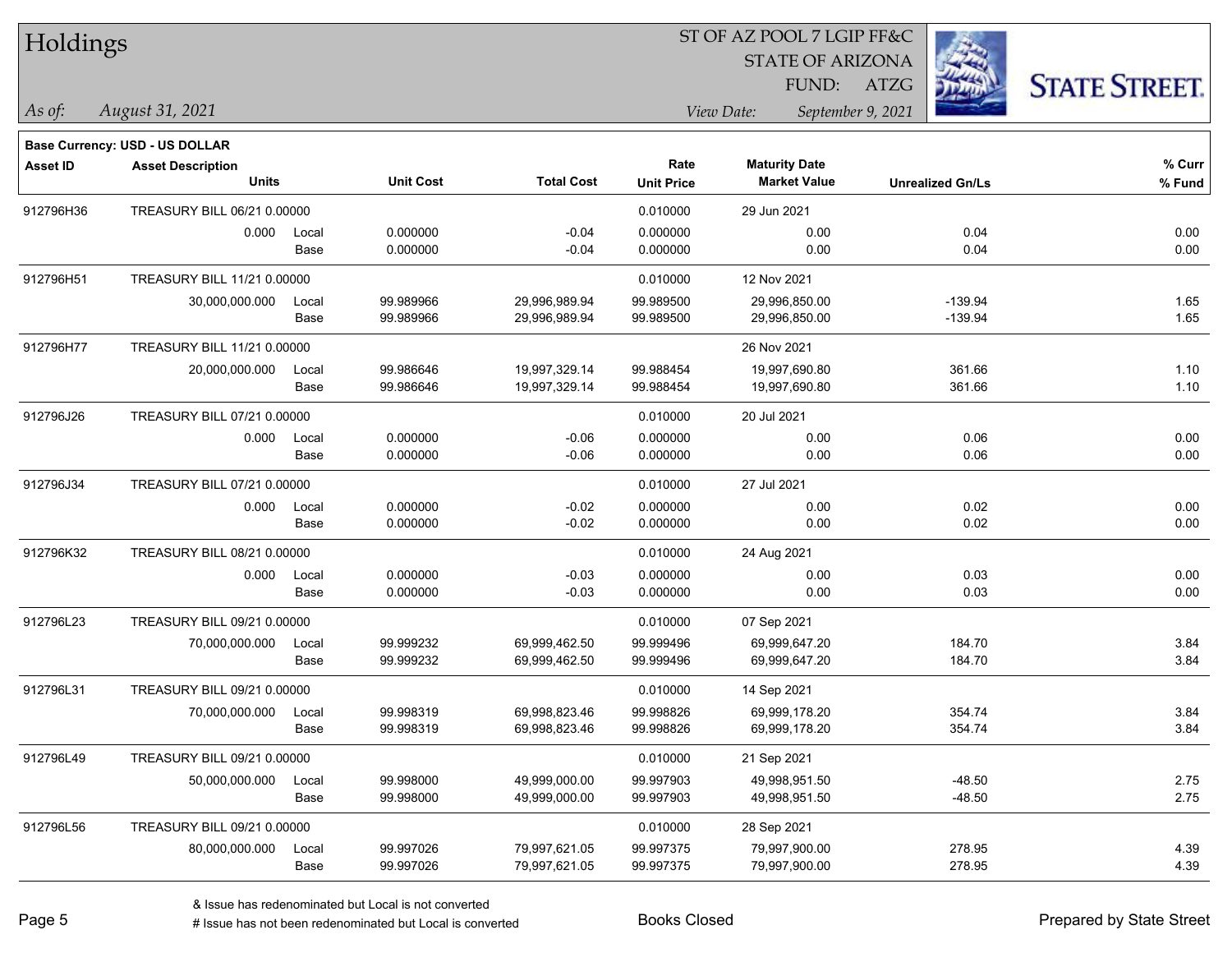| Holdings |
|----------|
|----------|

#### ST OF AZ POOL 7 LGIP FF&C

STATE OF ARIZONA

FUND: ATZG



*As of: View Date: September 9, 2021*

| As of: | August 31, 2021 |  |
|--------|-----------------|--|
|        |                 |  |

|                 | <b>Base Currency: USD - US DOLLAR</b> |       |                  |                   |                   |                      |                         |        |
|-----------------|---------------------------------------|-------|------------------|-------------------|-------------------|----------------------|-------------------------|--------|
| <b>Asset ID</b> | <b>Asset Description</b>              |       |                  |                   | Rate              | <b>Maturity Date</b> |                         | % Curr |
|                 | <b>Units</b>                          |       | <b>Unit Cost</b> | <b>Total Cost</b> | <b>Unit Price</b> | <b>Market Value</b>  | <b>Unrealized Gn/Ls</b> | % Fund |
| 912796M22       | TREASURY BILL 10/21 0.00000           |       |                  |                   |                   | 05 Oct 2021          |                         |        |
|                 | 30,000,000.000                        | Local | 99.995750        | 29,998,725.00     | 99.995958         | 29,998,787.40        | 62.40                   | 1.65   |
|                 |                                       | Base  | 99.995750        | 29,998,725.00     | 99.995958         | 29,998,787.40        | 62.40                   | 1.65   |
| 912796M30       | CASH MGMT BILL 10/21 0.00000          |       |                  |                   | 0.010000          | 12 Oct 2021          |                         |        |
|                 | 60,000,000.000                        | Local | 99.994471        | 59,996,682.44     | 99.995444         | 59,997,266.40        | 583.96                  | 3.29   |
|                 |                                       | Base  | 99.994471        | 59,996,682.44     | 99.995444         | 59,997,266.40        | 583.96                  | 3.29   |
| 912796M55       | TREASURY BILL 10/21 0.00000           |       |                  |                   | 0.010000          | 26 Oct 2021          |                         |        |
|                 | 50,000,000.000                        | Local | 99.991894        | 49,995,946.80     | 99.991597         | 49,995,798.50        | $-148.30$               | 2.75   |
|                 |                                       | Base  | 99.991894        | 49,995,946.80     | 99.991597         | 49,995,798.50        | $-148.30$               | 2.75   |
| 912796M63       | CASH MGMT BILL 11/210                 |       |                  |                   | 0.010000          | 02 Nov 2021          |                         |        |
|                 | 20,000,000.000                        | Local | 99.990527        | 19,998,105.45     | 99.989667         | 19,997,933.40        | $-172.05$               | 1.10   |
|                 |                                       | Base  | 99.990527        | 19,998,105.45     | 99.989667         | 19,997,933.40        | $-172.05$               | 1.10   |
| 912796N88       | CASH MGMT BILL 11/21 0.00000          |       |                  |                   |                   | 30 Nov 2021          |                         |        |
|                 | 20,000,000.000                        | Local | 99.986750        | 19,997,350.00     | 99.985000         | 19,997,000.00        | $-350.00$               | 1.10   |
|                 |                                       | Base  | 99.986750        | 19,997,350.00     | 99.985000         | 19,997,000.00        | $-350.00$               | 1.10   |
| 912796ZC6       | CASH MGMT BILL 11/21 0.00000          |       |                  |                   | 0.010000          | 01 Nov 2021          |                         |        |
|                 | 70,000,000.000                        | Local | 99.989710        | 69,992,796.91     | 99.990172         | 69,993,120.40        | 323.49                  | 3.84   |
|                 |                                       | Base  | 99.989710        | 69,992,796.91     | 99.990172         | 69,993,120.40        | 323.49                  | 3.84   |
| 912828RC6       | US TREASURY N/B 08/21 2.125           |       |                  |                   | 2.125000          | 15 Aug 2021          |                         |        |
|                 | 0.000                                 | Local | 0.000000         | $-0.03$           | 0.000000          | 0.00                 | 0.03                    | 0.00   |
|                 |                                       | Base  | 0.000000         | $-0.03$           | 0.000000          | 0.00                 | 0.03                    | 0.00   |
| 912828W55       | US TREASURY N/B 02/22 1.875           |       |                  |                   | 1.875000          | 28 Feb 2022          |                         |        |
|                 | 10,000,000.000                        | Local | 100.886824       | 10,088,682.43     | 100.898438        | 10,089,843.80        | 1,161.37                | 0.55   |
|                 |                                       | Base  | 100.886824       | 10,088,682.43     | 100.898438        | 10,089,843.80        | 1,161.37                | 0.55   |
| 912828W89       | US TREASURY N/B 03/22 1.875           |       |                  |                   | 1.875000          | 31 Mar 2022          |                         |        |
|                 | 10,000,000.000                        | Local | 101.039130       | 10,103,912.97     | 101.039062        | 10,103,906.20        | $-6.77$                 | 0.55   |
|                 |                                       | Base  | 101.039130       | 10,103,912.97     | 101.039062        | 10,103,906.20        | $-6.77$                 | 0.55   |
| 912828ZR4       | US TREASURY N/B 05/22 0.125           |       |                  |                   | 0.125000          | 31 May 2022          |                         |        |
|                 | 10,000,000.000                        | Local | 100.026992       | 10,002,699.19     | 100.031250        | 10,003,125.00        | 425.81                  | 0.55   |
|                 |                                       | Base  | 100.026992       | 10,002,699.19     | 100.031250        | 10,003,125.00        | 425.81                  | 0.55   |
|                 |                                       |       |                  |                   |                   |                      |                         |        |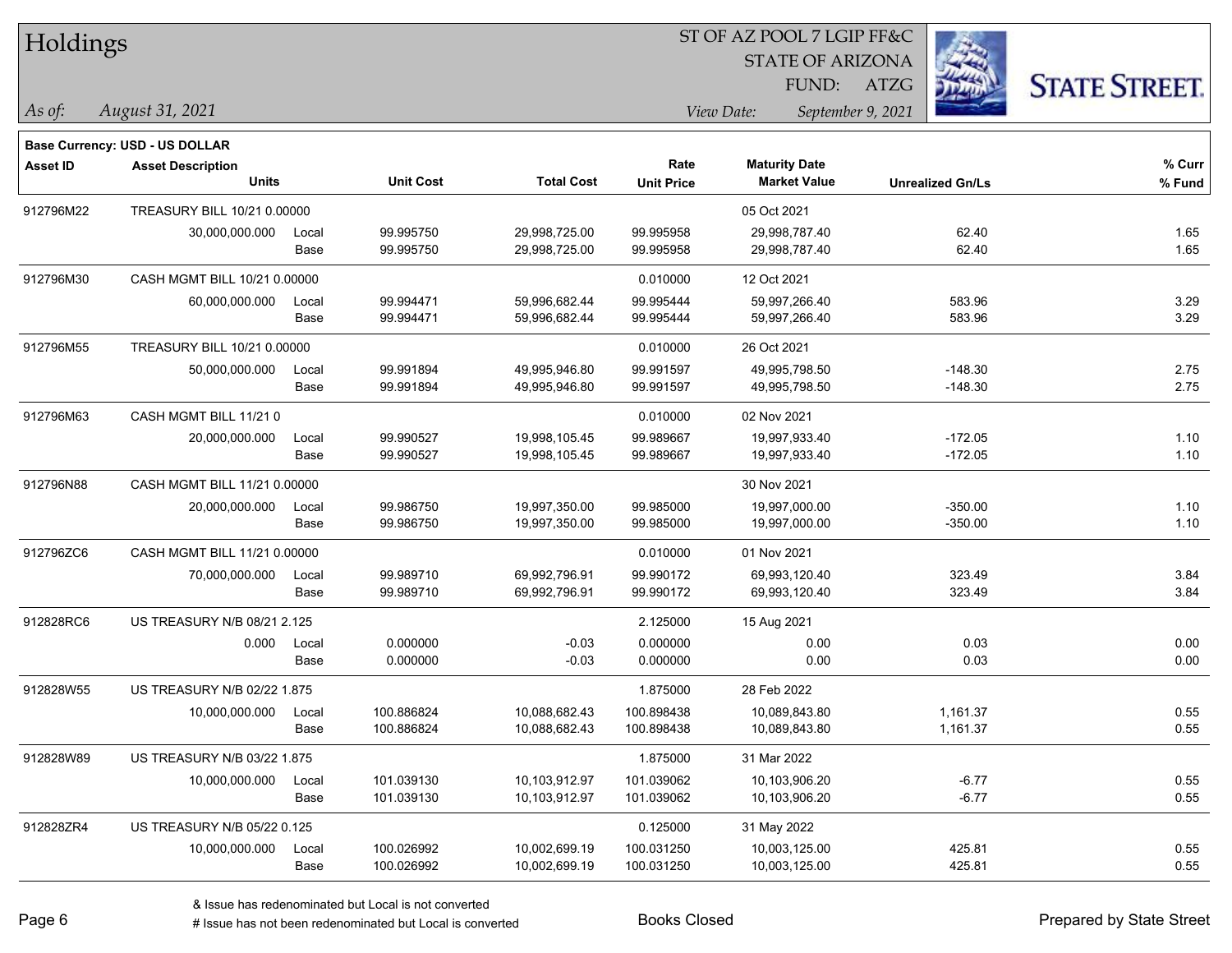| Holdings               |                                |       |                  |                   |                   | ST OF AZ POOL 7 LGIP FF&C |                         |                         |                      |  |
|------------------------|--------------------------------|-------|------------------|-------------------|-------------------|---------------------------|-------------------------|-------------------------|----------------------|--|
|                        |                                |       |                  |                   |                   |                           | <b>STATE OF ARIZONA</b> |                         |                      |  |
|                        |                                |       |                  |                   |                   | FUND:                     | <b>ATZG</b>             |                         | <b>STATE STREET.</b> |  |
| As of:                 | August 31, 2021                |       |                  |                   |                   | View Date:                | September 9, 2021       |                         |                      |  |
|                        | Base Currency: USD - US DOLLAR |       |                  |                   |                   |                           |                         |                         |                      |  |
| <b>Asset ID</b>        | <b>Asset Description</b>       |       |                  |                   | Rate              | <b>Maturity Date</b>      |                         |                         | % Curr               |  |
|                        | <b>Units</b>                   |       | <b>Unit Cost</b> | <b>Total Cost</b> | <b>Unit Price</b> | <b>Market Value</b>       |                         | <b>Unrealized Gn/Ls</b> | % Fund               |  |
| 912828ZX1              | US TREASURY N/B 06/22 0.125    |       |                  |                   | 0.125000          | 30 Jun 2022               |                         |                         |                      |  |
|                        | 20,000,000.000                 | Local | 100.026749       | 20,005,349.77     | 100.031250        | 20,006,250.00             |                         | 900.23                  | 1.10                 |  |
|                        |                                | Base  | 100.026749       | 20,005,349.77     | 100.031250        | 20,006,250.00             |                         | 900.23                  | 1.10                 |  |
| 91282CAA9              | US TREASURY FRN 07/22 VAR      |       |                  |                   | 0.100005          | 31 Jul 2022               |                         |                         |                      |  |
|                        | 5,000,000.000                  | Local | 99.995381        | 4,999,769.04      | 100.046849        | 5,002,342.45              |                         | 2,573.41                | 0.27                 |  |
|                        |                                | Base  | 99.995381        | 4,999,769.04      | 100.046849        | 5,002,342.45              |                         | 2,573.41                | 0.27                 |  |
| 91282CAC5              | US TREASURY N/B 07/22 0.125    |       |                  |                   | 0.125000          | 31 Jul 2022               |                         |                         |                      |  |
|                        | 10,000,000.000                 | Local | 100.019291       | 10,001,929.13     | 100.031250        | 10,003,125.00             |                         | 1,195.87                | 0.55                 |  |
|                        |                                | Base  | 100.019291       | 10,001,929.13     | 100.031250        | 10,003,125.00             |                         | 1,195.87                | 0.55                 |  |
| 91282CAG6              | US TREASURY N/B 08/22 0.125    |       |                  |                   | 0.125000          | 31 Aug 2022               |                         |                         |                      |  |
|                        | 20,000,000.000                 | Local | 100.018874       | 20,003,774.71     | 100.046875        | 20,009,375.00             |                         | 5,600.29                | 1.10                 |  |
|                        |                                | Base  | 100.018874       | 20,003,774.71     | 100.046875        | 20,009,375.00             |                         | 5,600.29                | 1.10                 |  |
| 91282CAN1              | US TREASURY N/B 09/22 0.125    |       |                  |                   | 0.125000          | 30 Sep 2022               |                         |                         |                      |  |
|                        | 20,000,000.000                 | Local | 100.014769       | 20,002,953.76     | 100.031250        | 20,006,250.00             |                         | 3,296.24                | 1.10                 |  |
|                        |                                | Base  | 100.014769       | 20,002,953.76     | 100.031250        | 20,006,250.00             |                         | 3,296.24                | 1.10                 |  |
| 91282CAR2              | US TREASURY N/B 10/22 0.125    |       |                  |                   | 0.125000          | 31 Oct 2022               |                         |                         |                      |  |
|                        | 20,000,000.000                 | Local | 99.973073        | 19,994,614.57     | 100.019531        | 20,003,906.20             |                         | 9,291.63                | 1.10                 |  |
|                        |                                | Base  | 99.973073        | 19,994,614.57     | 100.019531        | 20,003,906.20             |                         | 9,291.63                | 1.10                 |  |
| 91282CAS0              | US TREASURY FRN 10/22 VAR      |       |                  |                   | 0.100005          | 31 Oct 2022               |                         |                         |                      |  |
|                        | 5,000,000.000                  | Local | 100.001177       | 5,000,058.84      | 100.056909        | 5,002,845.45              |                         | 2,786.61                | 0.27                 |  |
|                        |                                | Base  | 100.001177       | 5,000,058.84      | 100.056909        | 5,002,845.45              |                         | 2,786.61                | 0.27                 |  |
| 91282CAX9              | US TREASURY N/B 11/22 0.125    |       |                  |                   | 0.125000          | 30 Nov 2022               |                         |                         |                      |  |
|                        | 20,000,000.000                 | Local | 99.984866        | 19,996,973.13     | 100.023438        | 20,004,687.60             |                         | 7,714.47                | 1.10                 |  |
|                        |                                | Base  | 99.984866        | 19,996,973.13     | 100.023438        | 20,004,687.60             |                         | 7,714.47                | 1.10                 |  |
| 91282CBD2              | US TREASURY N/B 12/22 0.125    |       |                  |                   | 0.125000          | 31 Dec 2022               |                         |                         |                      |  |
|                        | 20,000,000.000                 | Local | 99.957481        | 19,991,496.19     | 99.996094         | 19,999,218.80             |                         | 7,722.61                | 1.10                 |  |
|                        |                                | Base  | 99.957481        | 19,991,496.19     | 99.996094         | 19,999,218.80             |                         | 7,722.61                | 1.10                 |  |
| <b>US DOLLAR Total</b> |                                |       |                  |                   |                   |                           |                         |                         |                      |  |
|                        | 943,000,000.000                | Local |                  | 943,139,019.77    |                   | 943,191,529.79            |                         | 52,510.02               | 51.79                |  |
|                        |                                | Base  |                  | 943,139,019.77    |                   | 943, 191, 529. 79         |                         | 52,510.02               | 51.79                |  |
|                        |                                |       |                  |                   |                   |                           |                         |                         |                      |  |

& Issue has redenominated but Local is not converted

Page 7

# Issue has not been redenominated but Local is converted Books Closed Prepared by State Street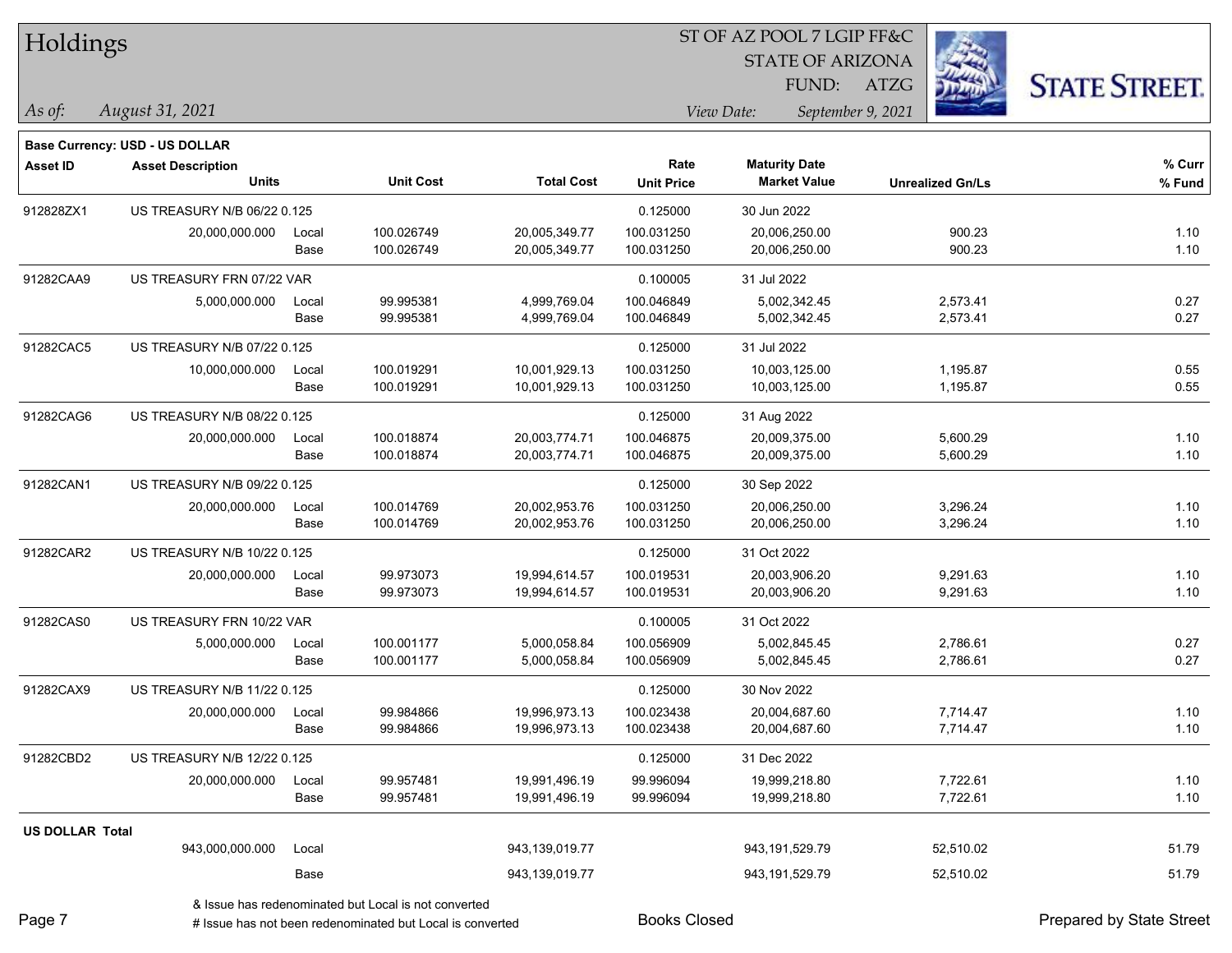| Holdings       |                                       |                  | ST OF AZ POOL 7 LGIP FF&C<br><b>STATE OF ARIZONA</b><br>FUND: | <b>CONTRACT</b><br>ATZG | <b>STATE STREET.</b> |                         |        |
|----------------|---------------------------------------|------------------|---------------------------------------------------------------|-------------------------|----------------------|-------------------------|--------|
| $\vert$ As of: | August 31, 2021                       |                  |                                                               |                         | View Date:           | September 9, 2021       |        |
|                | <b>Base Currency: USD - US DOLLAR</b> |                  |                                                               |                         |                      |                         |        |
| Asset ID       | <b>Asset Description</b>              |                  |                                                               | Rate                    | <b>Maturity Date</b> |                         | % Curr |
|                | <b>Units</b>                          | <b>Unit Cost</b> | <b>Total Cost</b>                                             | <b>Unit Price</b>       | <b>Market Value</b>  | <b>Unrealized Gn/Ls</b> | % Fund |
|                | <b>FIXED INCOME Total</b>             |                  |                                                               |                         |                      |                         |        |
|                | 943,000,000.000                       | Base             | 943,139,019.77                                                |                         | 943,191,529.79       | 52,510.02               | 51.79  |
|                |                                       |                  |                                                               |                         |                      |                         |        |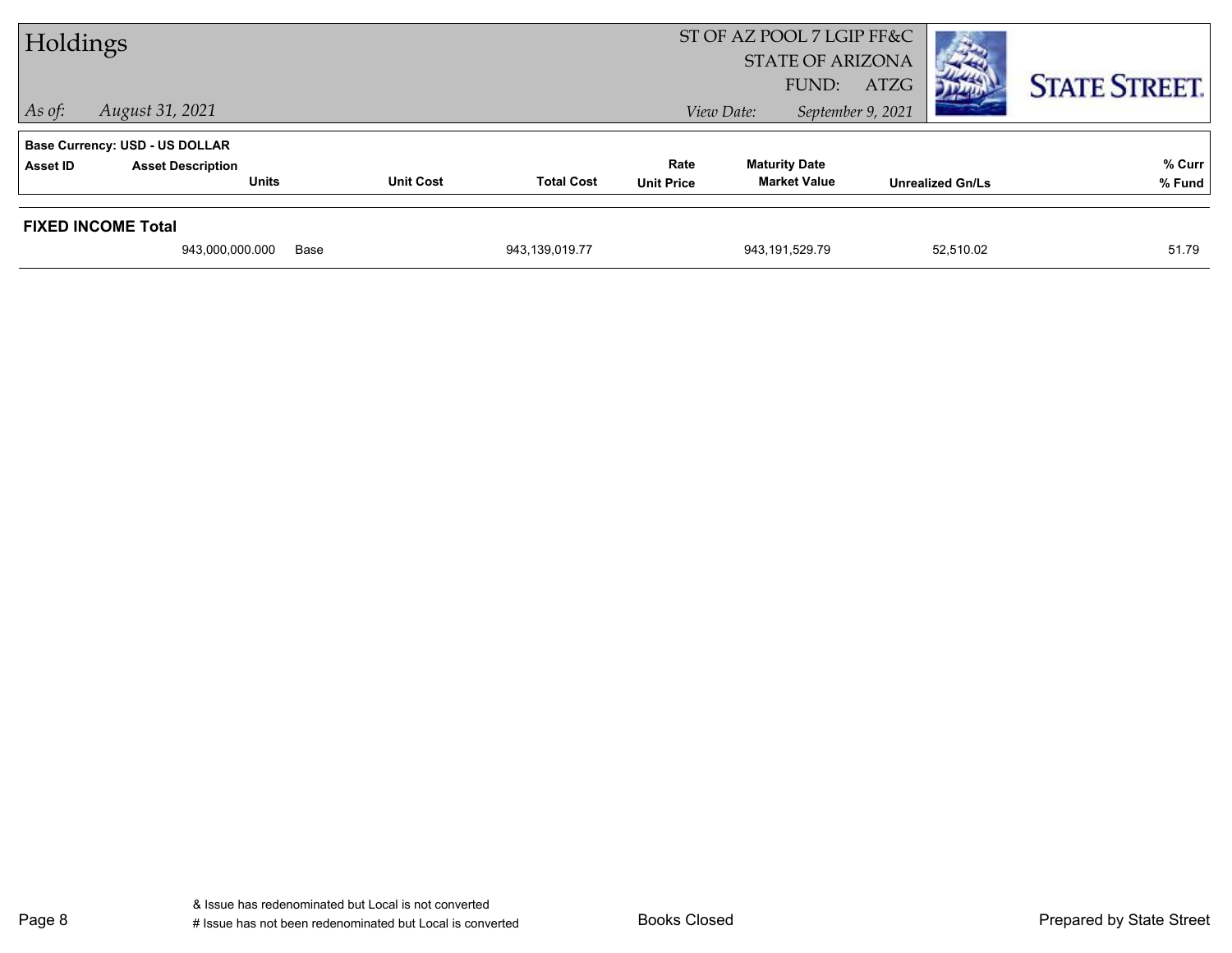| Holdings          |                                       |                  |                   |                   | ST OF AZ POOL 7 LGIP FF&C<br><b>STATE OF ARIZONA</b><br>FUND: | ATZG                    | <b>STATE STREET.</b> |
|-------------------|---------------------------------------|------------------|-------------------|-------------------|---------------------------------------------------------------|-------------------------|----------------------|
| $\vert$ As of:    | August 31, 2021                       |                  |                   |                   | View Date:                                                    | September 9, 2021       |                      |
|                   | <b>Base Currency: USD - US DOLLAR</b> |                  |                   |                   |                                                               |                         |                      |
| <b>Asset ID</b>   | <b>Asset Description</b>              |                  |                   | Rate              | <b>Maturity Date</b>                                          |                         | % Curr               |
|                   | <b>Units</b>                          | <b>Unit Cost</b> | <b>Total Cost</b> | <b>Unit Price</b> | <b>Market Value</b>                                           | <b>Unrealized Gn/Ls</b> | % Fund               |
| <b>FUND Total</b> |                                       |                  |                   |                   |                                                               |                         |                      |
|                   | 1,821,068,170.840                     | Base             | 1,821,195,971.11  |                   | 1,821,248,481.13                                              | 52.510.02               | 100.00               |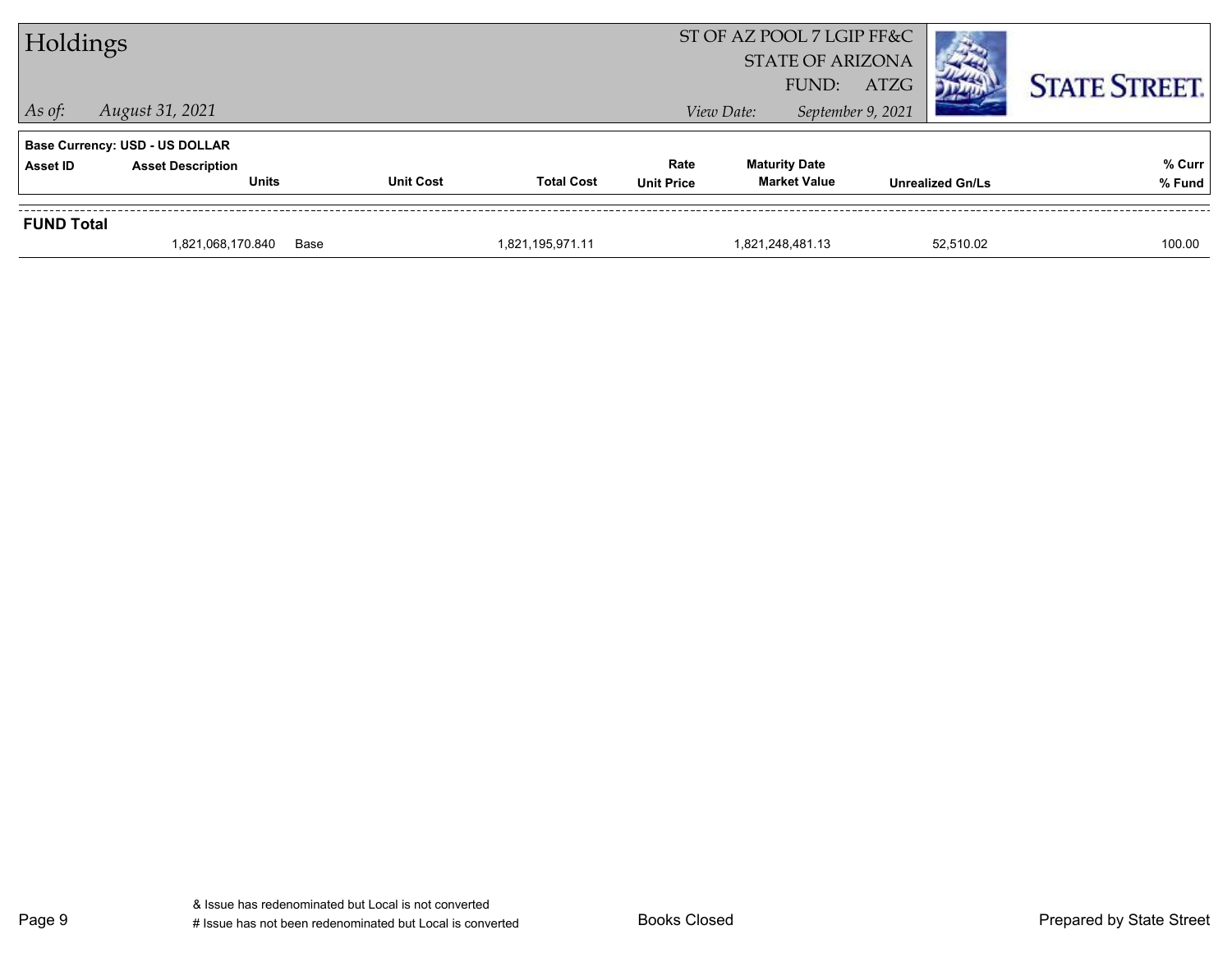# Holdings

### Currency Summary

*As of: August 31, 2021*

## ST OF AZ POOL 7 LGIP FF&C

STATE OF ARIZONA

FUND: ATZG



*View Date:September 9, 2021*

#### **Base Currency:USD - US DOLLAR**

|                        |                   |       |                   |                     | % Currency |                         |                          |                           |
|------------------------|-------------------|-------|-------------------|---------------------|------------|-------------------------|--------------------------|---------------------------|
|                        | <b>Units</b>      |       | <b>Total Cost</b> | <b>Market Value</b> | % Fund     | <b>Unreal Sec Gn/Ls</b> | <b>Unreal Curr Gn/Ls</b> | <b>Total Unreal Gn/Ls</b> |
| <b>US DOLLAR</b>       |                   |       |                   |                     |            |                         | Exchange Rate:           | 1.000000                  |
| <b>CASH</b>            |                   |       |                   |                     |            |                         |                          |                           |
|                        | 103,165.800       | Local | 103,165.80        | 103,165.80          | 0.01       | 0.00                    |                          | 0.00                      |
|                        |                   | Base  | 103,165.80        | 103,165.80          | 0.01       | 0.00                    | 0.00                     | 0.00                      |
| <b>CASH EQUIVALENT</b> |                   |       |                   |                     |            |                         |                          |                           |
|                        | 877,965,005.040   | Local | 877,953,785.54    | 877,953,785.54      | 48.21      | 0.00                    |                          | 0.00                      |
|                        |                   | Base  | 877,953,785.54    | 877,953,785.54      | 48.21      | 0.00                    | 0.00                     | 0.00                      |
| <b>FIXED INCOME</b>    |                   |       |                   |                     |            |                         |                          |                           |
|                        | 943,000,000.000   | Local | 943,139,019.77    | 943,191,529.79      | 51.79      | 52,510.02               |                          | 52,510.02                 |
|                        |                   | Base  | 943,139,019.77    | 943, 191, 529. 79   | 51.79      | 52,510.02               | 0.00                     | 52,510.02                 |
| <b>US DOLLAR Total</b> |                   |       |                   |                     |            |                         |                          |                           |
|                        | 1,821,068,170.840 | Local | 1,821,195,971.11  | 1,821,248,481.13    | 100.00     | 52,510.02               |                          | 52,510.02                 |
|                        |                   | Base  | 1,821,195,971.11  | 1,821,248,481.13    | 100.00     | 52,510.02               | 0.00                     | 52,510.02                 |
| <b>FUND Total</b>      |                   |       |                   |                     |            |                         |                          |                           |
|                        | 1,821,068,170.840 | Base  | 1,821,195,971.11  | 1,821,248,481.13    | 100.00     | 52,510.02               | 0.00                     | 52,510.02                 |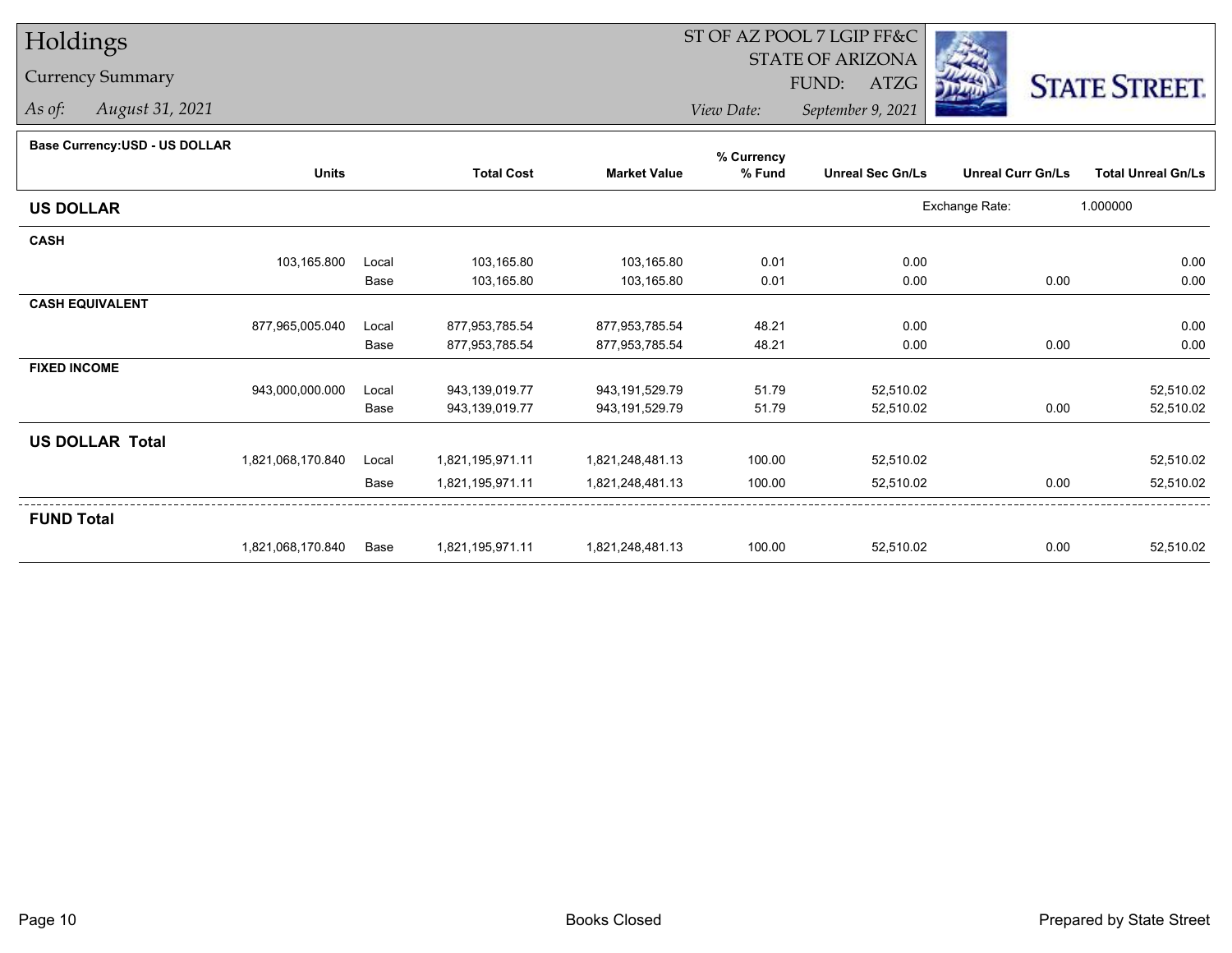| Holdings             |                                       |                   |                     | ST OF AZ POOL 7 LGIP FF&C |                                          |                          |                           |
|----------------------|---------------------------------------|-------------------|---------------------|---------------------------|------------------------------------------|--------------------------|---------------------------|
| <b>Asset Summary</b> |                                       |                   |                     |                           | <b>STATE OF ARIZONA</b><br>FUND:<br>ATZG |                          |                           |
| As of:               | August 31, 2021                       |                   |                     | View Date:                | September 9, 2021                        |                          | <b>STATE STREET.</b>      |
|                      |                                       |                   |                     |                           |                                          |                          |                           |
|                      | <b>Base Currency: USD - US DOLLAR</b> |                   |                     |                           |                                          |                          |                           |
|                      | <b>Units</b>                          | <b>Total Cost</b> | <b>Market Value</b> | % Fund                    | <b>Unreal Sec Gn/Ls</b>                  | <b>Unreal Curr Gn/Ls</b> | <b>Total Unreal Gn/Ls</b> |
| <b>CASH</b>          |                                       |                   |                     |                           |                                          |                          |                           |
| <b>US DOLLAR</b>     |                                       |                   |                     |                           |                                          |                          |                           |
|                      | 103,165.800                           | 103,165.80        | 103,165.80          | 0.01                      | 0.00                                     | 0.00                     | 0.00                      |
| <b>CASH Total</b>    |                                       |                   |                     |                           |                                          |                          |                           |
|                      | 103,165.800                           | 103,165.80        | 103,165.80          | 0.01                      | 0.00                                     | 0.00                     | 0.00                      |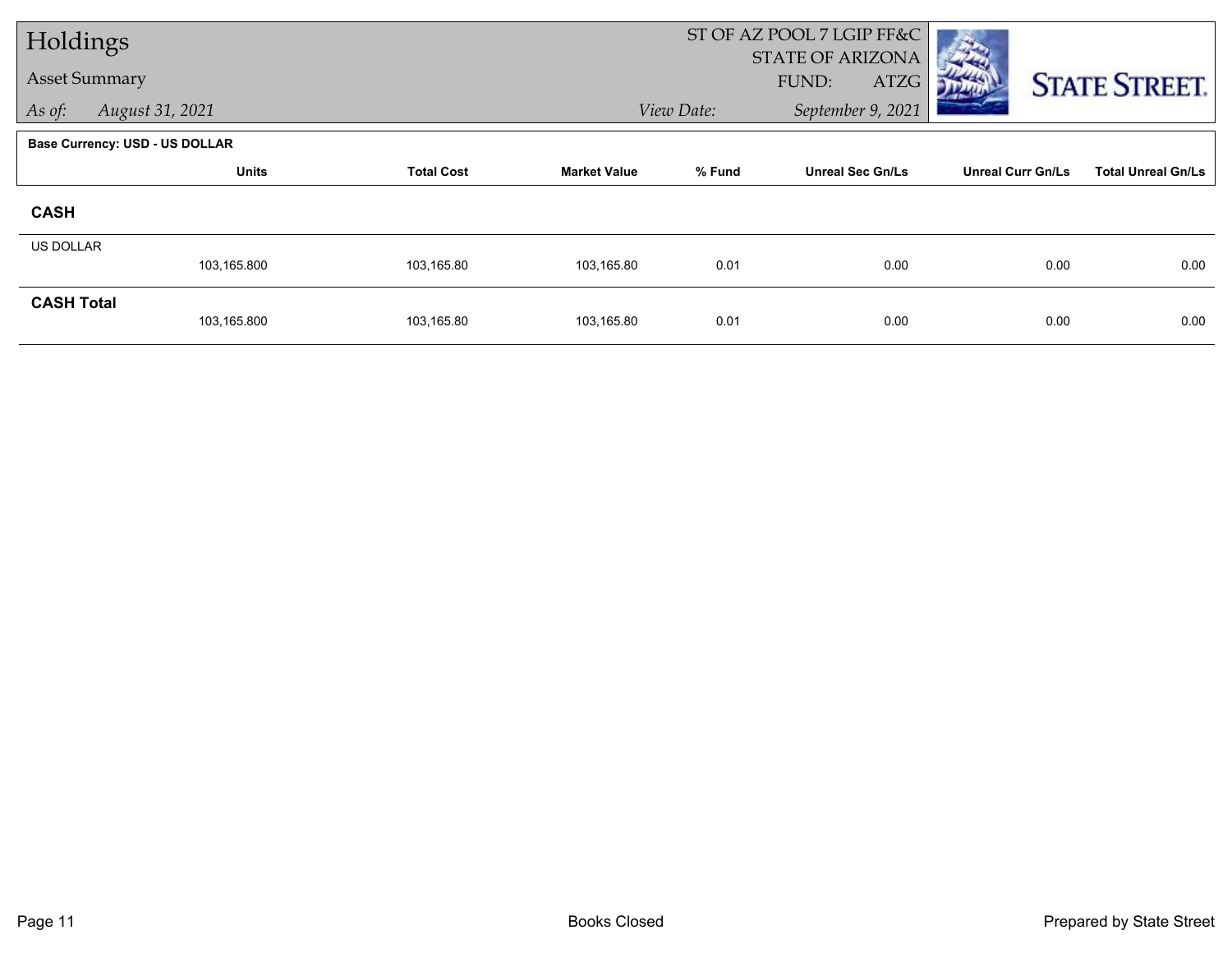| Holdings                              |                 |                   |                     |            | ST OF AZ POOL 7 LGIP FF&C |                          |                           |
|---------------------------------------|-----------------|-------------------|---------------------|------------|---------------------------|--------------------------|---------------------------|
|                                       |                 |                   |                     |            | <b>STATE OF ARIZONA</b>   |                          |                           |
| <b>Asset Summary</b>                  |                 |                   |                     |            | FUND:<br>ATZG             |                          | <b>STATE STREET.</b>      |
| As of:                                | August 31, 2021 |                   |                     | View Date: | September 9, 2021         |                          |                           |
| <b>Base Currency: USD - US DOLLAR</b> |                 |                   |                     |            |                           |                          |                           |
|                                       | <b>Units</b>    | <b>Total Cost</b> | <b>Market Value</b> | % Fund     | <b>Unreal Sec Gn/Ls</b>   | <b>Unreal Curr Gn/Ls</b> | <b>Total Unreal Gn/Ls</b> |
| <b>CASH EQUIVALENT</b>                |                 |                   |                     |            |                           |                          |                           |
| US DOLLAR                             |                 |                   |                     |            |                           |                          |                           |
|                                       | 877,965,005.040 | 877,953,785.54    | 877,953,785.54      | 48.21      | 0.00                      | 0.00                     | 0.00                      |
| <b>CASH EQUIVALENT Total</b>          |                 |                   |                     |            |                           |                          |                           |
|                                       | 877,965,005.040 | 877,953,785.54    | 877,953,785.54      | 48.21      | 0.00                      | 0.00                     | 0.00                      |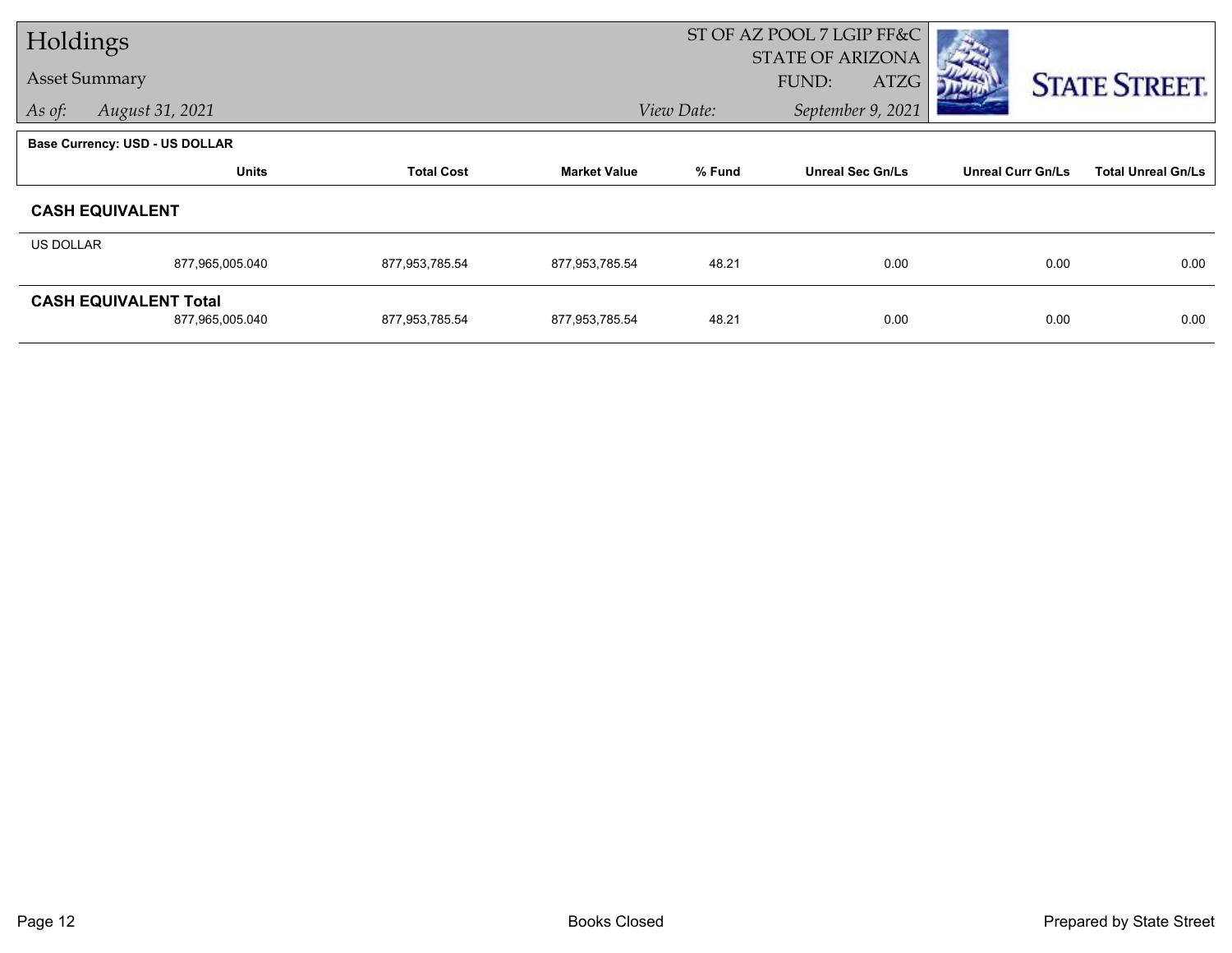| Holdings         |                                       |                   |                     | ST OF AZ POOL 7 LGIP FF&C |                         |                          |                           |
|------------------|---------------------------------------|-------------------|---------------------|---------------------------|-------------------------|--------------------------|---------------------------|
|                  |                                       |                   |                     |                           | <b>STATE OF ARIZONA</b> |                          |                           |
|                  | <b>Asset Summary</b>                  |                   |                     |                           | FUND:<br>ATZG           |                          | <b>STATE STREET.</b>      |
| As of:           | August 31, 2021                       |                   |                     | View Date:                | September 9, 2021       |                          |                           |
|                  | <b>Base Currency: USD - US DOLLAR</b> |                   |                     |                           |                         |                          |                           |
|                  | <b>Units</b>                          | <b>Total Cost</b> | <b>Market Value</b> | % Fund                    | <b>Unreal Sec Gn/Ls</b> | <b>Unreal Curr Gn/Ls</b> | <b>Total Unreal Gn/Ls</b> |
|                  | <b>FIXED INCOME</b>                   |                   |                     |                           |                         |                          |                           |
| <b>US DOLLAR</b> |                                       |                   |                     |                           |                         |                          |                           |
|                  | 943,000,000.000                       | 943,139,019.77    | 943, 191, 529. 79   | 51.79                     | 52,510.02               | 0.00                     | 52,510.02                 |
|                  | <b>FIXED INCOME Total</b>             |                   |                     |                           |                         |                          |                           |
|                  | 943,000,000.000                       | 943,139,019.77    | 943, 191, 529. 79   | 51.79                     | 52,510.02               | 0.00                     | 52,510.02                 |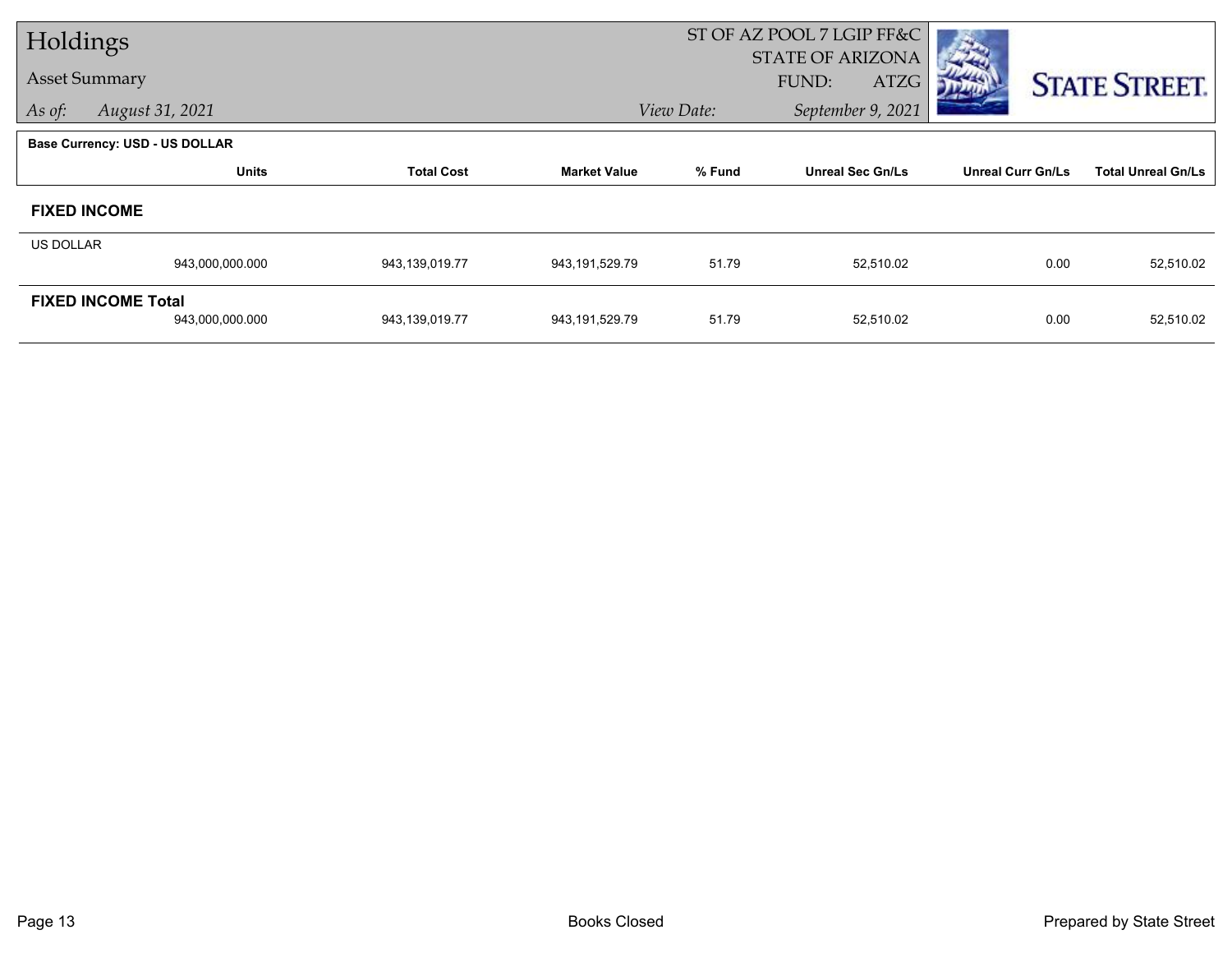| Holdings                  |                                       |                  |                     | ST OF AZ POOL 7 LGIP FF&C                       |                         |                          |                           |
|---------------------------|---------------------------------------|------------------|---------------------|-------------------------------------------------|-------------------------|--------------------------|---------------------------|
| <b>Asset Summary</b>      |                                       |                  |                     | <b>STATE OF ARIZONA</b><br><b>ATZG</b><br>FUND: |                         |                          | <b>STATE STREET.</b>      |
| August 31, 2021<br>As of: |                                       |                  |                     | View Date:                                      |                         |                          |                           |
|                           | <b>Base Currency: USD - US DOLLAR</b> |                  |                     |                                                 |                         |                          |                           |
|                           | <b>Units</b><br><b>Total Cost</b>     |                  | <b>Market Value</b> | % Fund                                          | <b>Unreal Sec Gn/Ls</b> | <b>Unreal Curr Gn/Ls</b> | <b>Total Unreal Gn/Ls</b> |
| <b>FUND Total</b>         |                                       |                  |                     |                                                 |                         |                          |                           |
|                           | 1,821,068,170.840                     | 1,821,195,971.11 | 1,821,248,481.13    | 100.00                                          | 52.510.02               | 0.00                     | 52,510.02                 |